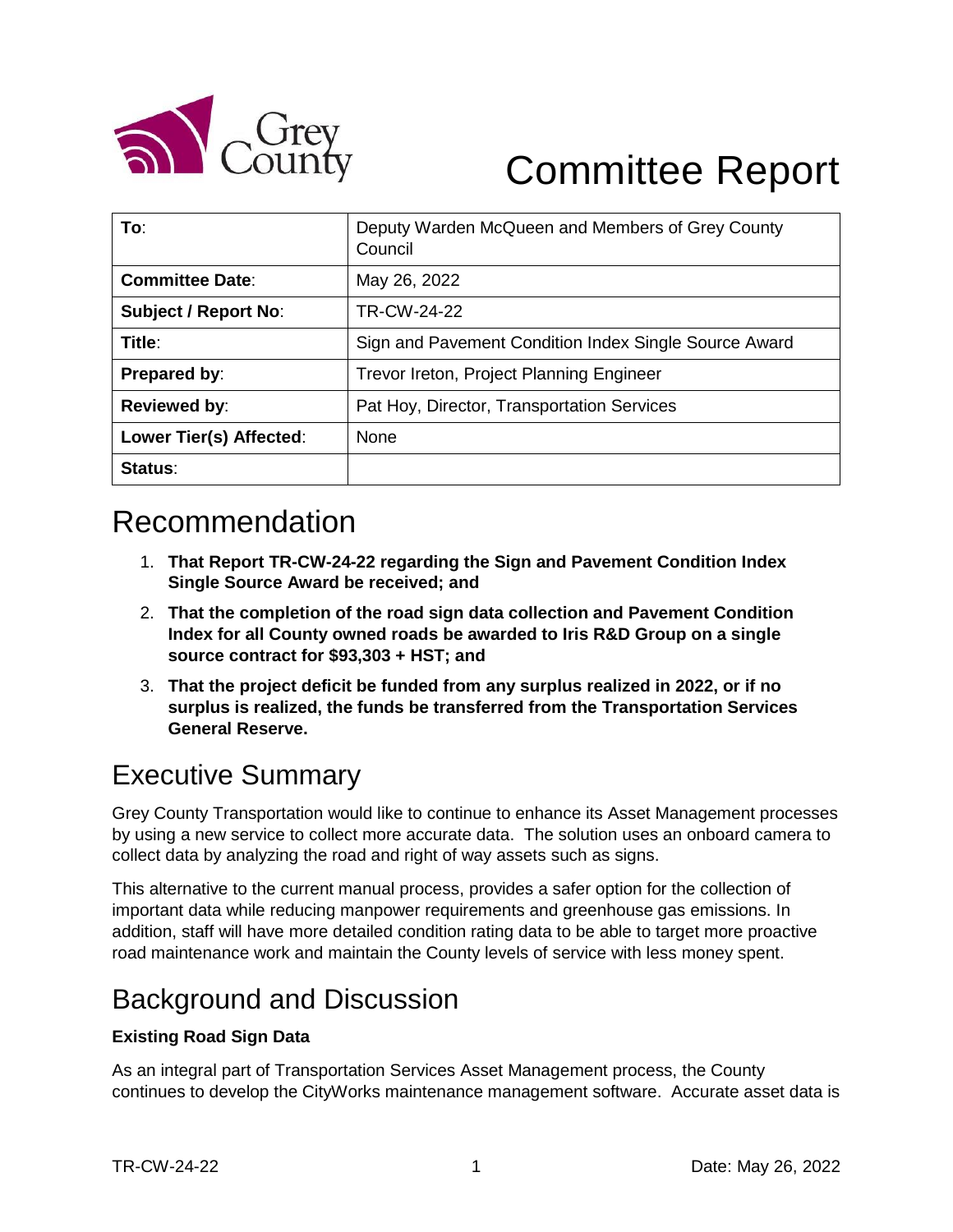becoming vital to ensure work history and inspection information is collected against the assets themselves. This inventory is critical as information such as sign type, size, and location are mandated by the Ministry of Transportation.

The County of Grey currently owns and maintains more than 8,500 road signs located along the County Road network. The existing road sign inventory requires regular updates and is heavy on staff hours to maintain said updates. Staff have determined that conducting a full road sign data collection process will provide the most consistent and accurate inventory data for the department. Staff have investigated continuing to utilize staff to capture the road sign inventory data and determined that this was not a cost-effective approach and would result in a loss of manpower currently allocated to the summer maintenance program.

#### **Current Pavement Condition Index (PCI) Data Collection**

Each year, staff conduct PCI inspections on the entire County Road network, 1,738 lane km, for each respective road section to understand the current state of the County Road infrastructure. These inspections are utilized in several of the departments major decision-making processes including, but not limited to, the 10 Year Capital Plan, the Asset Management Plan, and the Capital Construction Budget.

The County has historically been completing these PCI inspections using internal staff. Although staff have been fully trained on the process for inspections and have extensive knowledge on the various road distresses and cracking patterns, inspections have a low degree of precision and can vary from inspector to inspector. This is because the manual inspections are subjective and prone to bias. Further, the County's roads are divided into engineering sections for assessment and reporting. The engineering sections are on average 1.6 km long (with the largest being 8 km). Inspections are generalized over these sections even when the conditions are not consistent.

Some of the subjectivity and bias that comes with manual inspections could be mitigated using a two-person team. This approach has been avoided due to the additional cost and loss of manpower associated with a second staff member participating in the inspection process.

PCI inspections can be heavy on staff time as they typically require numerous trips back and forth over each road section. Safety concerns are also present as staff require time spent idling on the road shoulder as they complete the inspection documentation. This manual process results in considerable time loss and increased greenhouse gas emissions when compared to new digital data collection processes that can be completed within a single pass of the road without stopping.

A new service has been reviewed that will support the Asset Management process by using a scientific method of collecting data for both the road signs and the road network conditions.

#### **IrisGO™ Solution**

The IrisGO™ data collection device presents a solution that utilizes evidence-based data gathering through a machine learning and data processing system. This solution is ideal as it is the only product on the market that currently allows for the concurrent collection of both asset data information (road sign collection) and PCI inspection data. This information is collected as part of staff patrols via the IrisGO™ camera installed within a Grey County truck and uploaded directly to Iris R&D Group servers. From there, data processing and machine-based learning process the data and present it to staff via the IrisCITY™ dashboard as well as integrate directly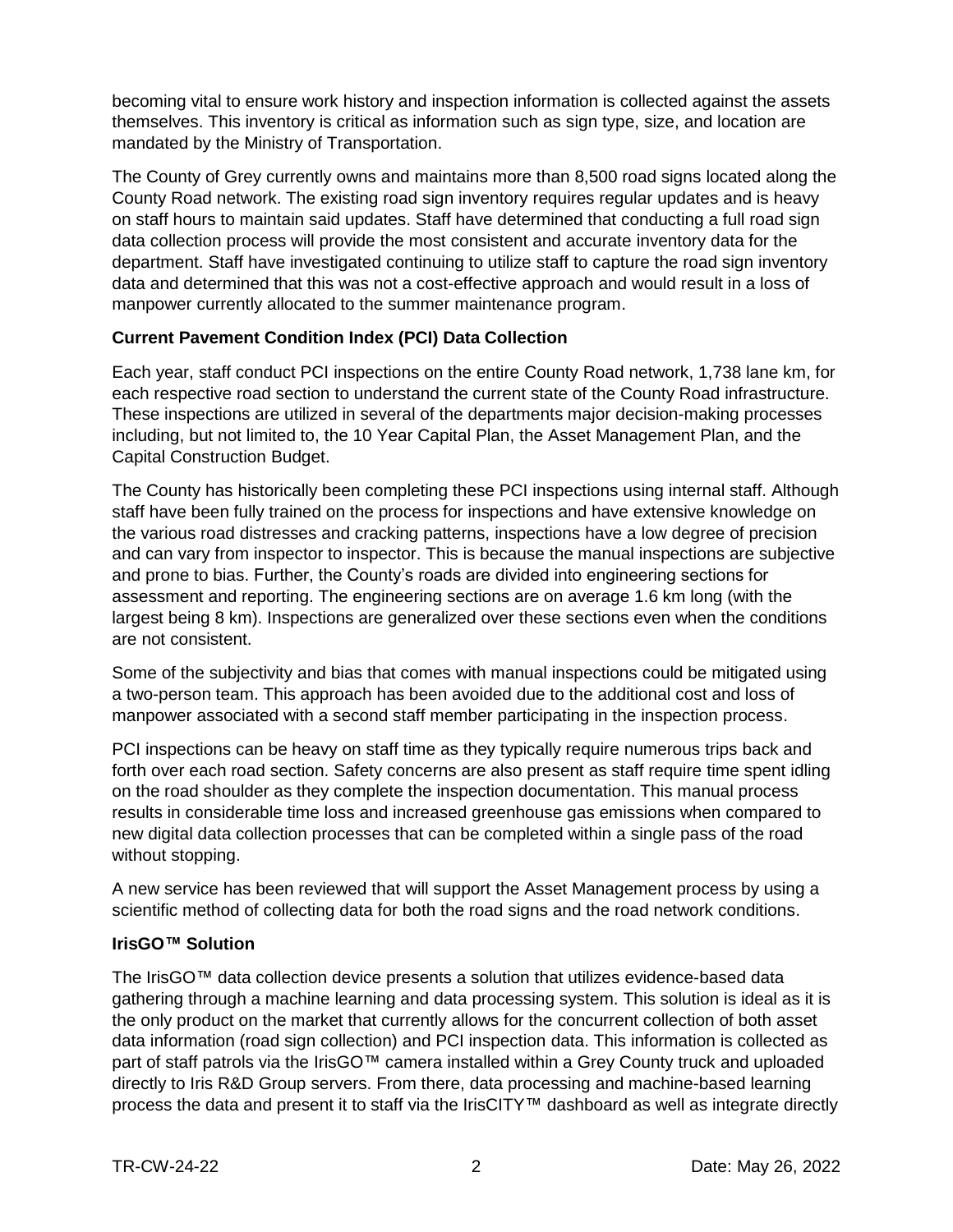with County software including GIS, CityWorks and Asset Optimizer.



What really makes this process powerful is that Iris R&D Group can extract any data the County would require from the single set of video recordings. Once the camera has recorded the entire County Road network, the data processing and machine learning models are able to extract any asset data the County would require for additional assets such as guide rails, streetlights, traffic signals, etc. Although not included in this scope of work, as the County continues to develop its Asset Management processes, IrisGO™ could provide the data and avoid the need for staff to manually collect the information in the field resulting in considerable cost savings and reduced greenhouse gas emissions.

#### **Road Sign Data Collection**

As part of the deliverables for the specified work, Iris R&D Group will provide the County with a full dataset of all County owned road signs along with required attribute data such as location coordinates, sign ID, sign type, sign size, etc. Further, an image of the sign can be accessed to allow staff to review and confirm details about the sign without having to leave the office.



#### **Figure 1 - Road Sign Data Collection Sample**

#### **PCI Data Collection**

PCI inspections will be completed using AI models to generate more accurate and reliable data for County staff. Road cracking and distresses are collected along with a Ride Condition Rating which is calculated using internal accelerometer and gyroscopic data contained within the IrisGO™ device. This provides a non-subjective, evidence-based solution that eliminates human bias and error from the PCI inspection process resulting in better and more trustworthy data.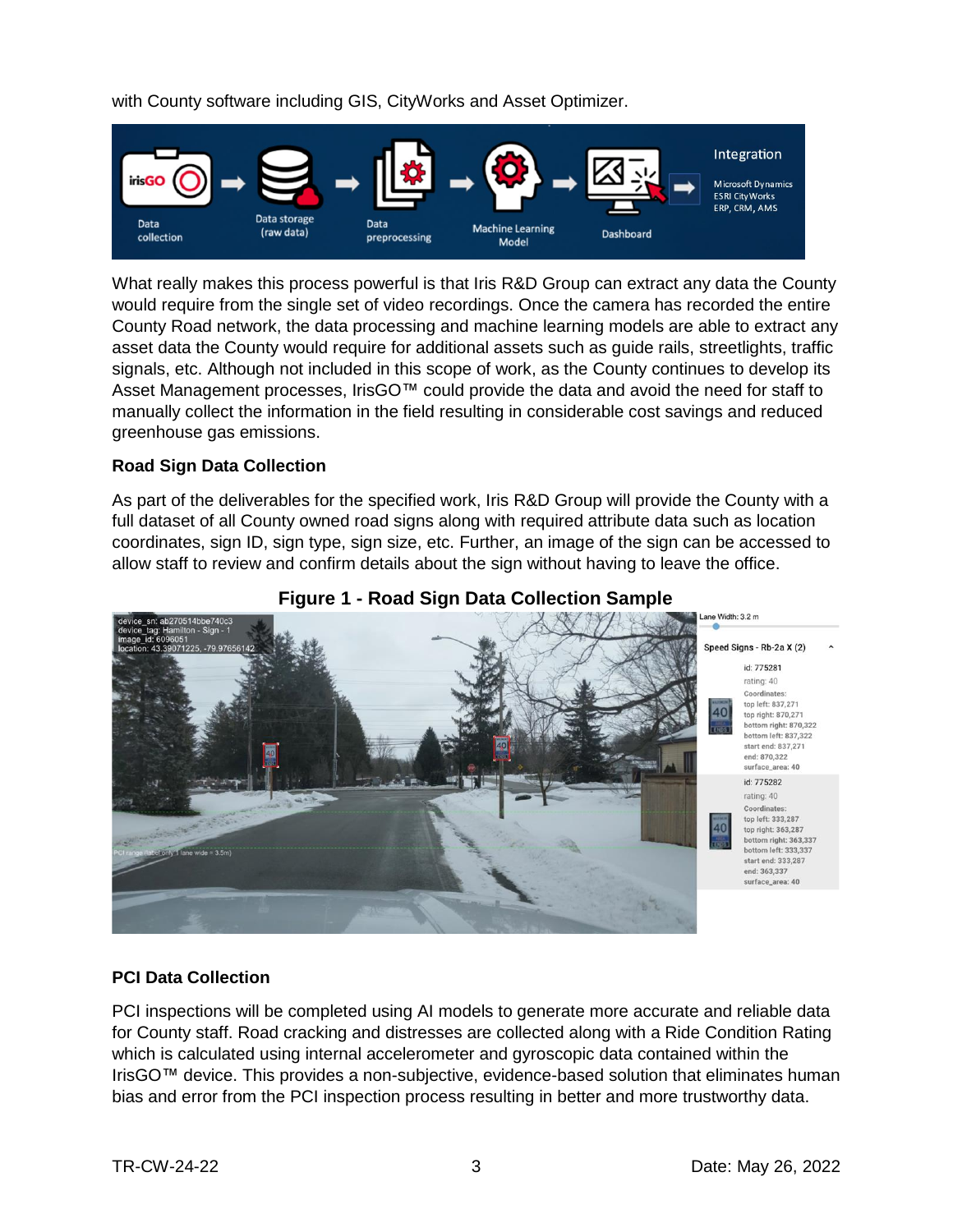Not only does this eliminate subjectivity and variation from human inspectors, it is also consistent and comparable when completed year over year.

**Figure 2 - PCI Data Collection Process**



Data capture on fleet vehicles

Upload to servers using cellular network

Pavement distress detection



One considerable benefit to the IrisGO™ PCI inspections is that the inspections are calculated at user defined intervals. This allows staff to evaluate the PCI at a significantly more finite scale. For example, current staff process will result in a single PCI for each road section. As some of our road sections are kilometres long, this information can be quite misleading. In comparison, IrisGO™ allows staff to view the PCI at very small intervals. This helps to identify problem areas that could be addressed through smaller maintenance and minor capital work ultimately improving the estimated useful life for that road section at a much smaller overall unit cost.

The image below shows a sample of PCI data collected. The colour coded dots represent single PCI calculations along the roadway. Staff can utilize these maps to target work such as spot repairs and patches to better address potential issues before they get worse.



#### **Figure 3 - PCI Data Review**

Staff time and resources are better utilized with the IrisGO™ device as the camera can collect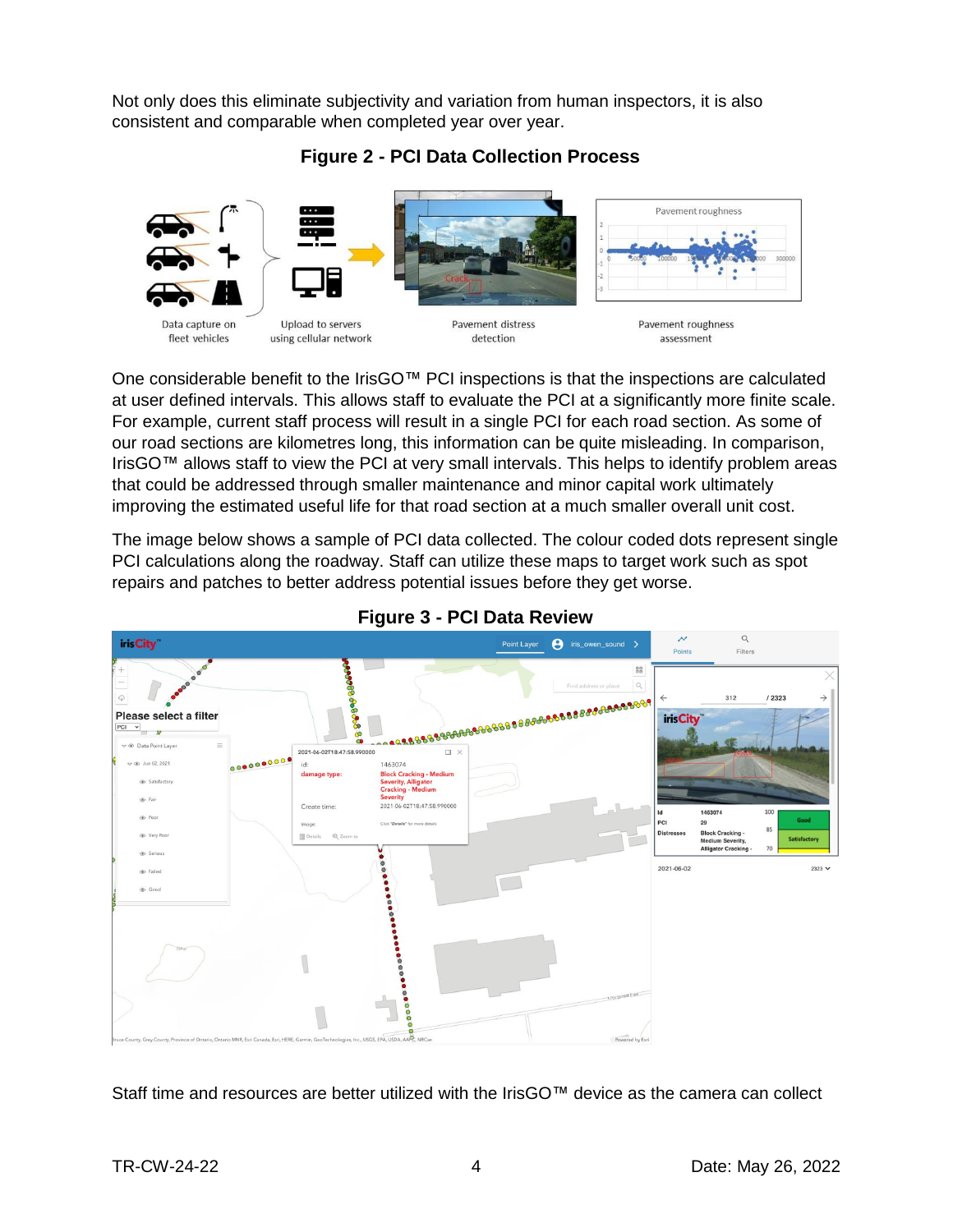all of the required data with a single drive of the road. This one data set can be used for any of Iris's products (PCI, asset inventories, compliance, etc.) removing the need for multiples passes on each road segment as well as any idling by staff to allow for documentation. Instead, this information can be collected as part of routine road patrols helping significantly reduce manpower and greenhouse gas emissions. The camera can also be easily installed in any County vehicle by our in-house mechanics within an hour or two.

#### **Why Single Source**

Staff have been investigating various competitors with similar abilities and technology for several years now and have determined that this solution represents the best fit for meeting the needs for required services at the best cost per kilometre.

Staff have found that there are two main technologies utilized for this type of work; camerabased data capture (similar to IrisGO™) and LiDAR data capture. LiDAR data capture is considered more accurate as it collects large point clouds of data through LiDAR systems installed on a vehicle. Due to the amount of data processing involved, LiDAR technology tends to be considerably more expensive. Staff feel that the additional accuracy benefits do not justify the larger costs.

When it comes to camera-based solutions, Iris R&D Group are preferred for a couple reasons. The main reason IrisGO<sup>™</sup> is preferred is that they conduct PCI inspections utilizing the Ministry of Transportation's SP-024 Manual for Condition Rating of Flexible Pavements. This is the same document County staff follow for our current PCI inspections. Other camera-based competitors did not provide results in this format and instead utilized other methods of evaluation for condition. For this reason, IrisGO™ was preferred from a technical standpoint.

There is also the simple nature of the equipment. Other camera-based technologies require large units to be installed on top of a vehicle similar to what you may see on a Google maps vehicle. Not only are these large and more difficult to install, they also limit the use of the vehicle throughout the duration of the data capture.

Staff also recognize the abundance of additional potential future uses with the technology including Minimum Maintenance Standards compliance & record keeping as well as further right-of-way inventory and condition assessment capture to further support the Asset Management Plan. Although these options are not included in this report, staff will investigate these additional features to determine their benefits and potential savings in comparison with the departments current processes.

For example, the IrisGO device has the capabilities of checking for retro-reflectivity. This has not been included as part of the specified work but is a feature that the County will be evaluating in the future. Retro-reflectivity is evaluated by the camera during night driving and is given a pass/fail rating. Any signs that fail would then be checked manually by County staff using the retro-reflectometer to confirm if the sign requires replacement. This is an example of just one of the many manual checks completed by maintenance staff that could be automated as part of scheduled patrols.

Based on the above, staff recommend the use of IrisGO™ technology as it delivers all the requirements requested while doing so at a very competitive cost to the County.

### Legal and Legislated Requirements